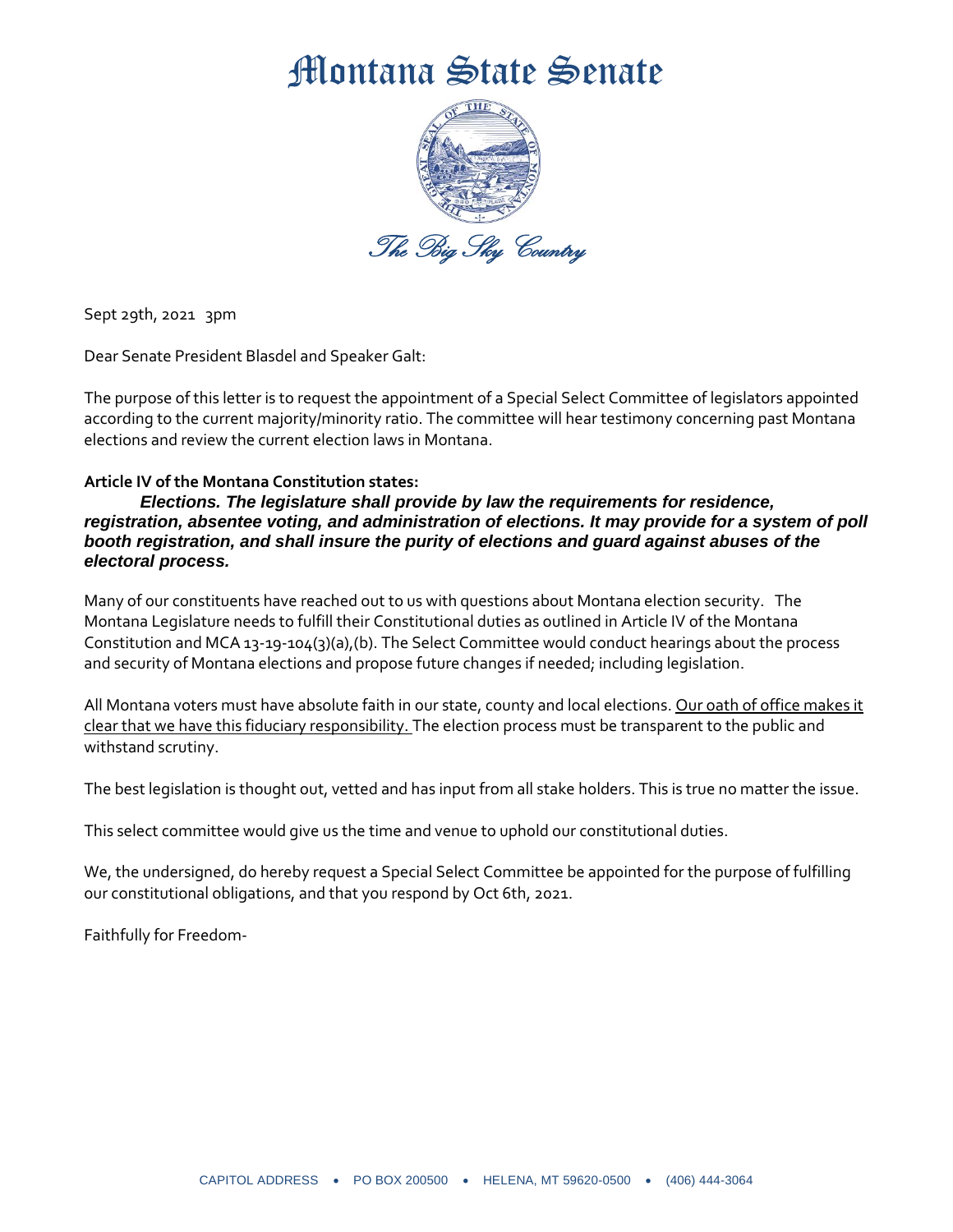Sen Kenneth Bogner – SD19 Sen Bob Brown – SD7 Sen Mike Cuffe – SD1 Sen John Esp - SD30 Sen Jason Ellsworth – SD43 Sen Steve Fitzpatrick - SD10 Sen Chris Friedel – SD26 Sen Terry Gauthier – SD 40 Sen Butch Gillespie – SD9 Sen Carl Glimm – SD2 Sen Greg Hertz – SD6 Sen Steve Hinebauch – SD18 Sen Dave Howard – SD29 Sen Brian Hoven – SD13 Sen Bob Kennan – SD5 Sen Mike Lang – SD17 Sen Theresa Manzella – SD44 Sen Tom McGillvray – SD23 Sen Keith Regier - SD3 Sen Dan Salomon – SD47 Sen Cary Smith – SD 27 Sen Russ Temple – SD14 Sen Gordy Vance – SD34 Sen Jeff Wellborn – SD36 Rep Fred Anderson – HD20 Rep Dan Bartel - HD29 Rep Becky Beard – HD80 Rep David Bedey - HD 86 Rep Seth Berglee – HD58 Rep Marta Bertoglio - HD75 Rep Michele Binkley – HD 85 Rep Larry Brewster – HD44 Rep Ed Buttrey - HD21 Rep Jennifer Carlson – HD69 Rep Geraldine Custer - HD39 Rep Neil Duram – HD2 Rep Julie Dooling - HD70 Rep Paul Fielder – HD13 Rep Ross Fitzgerald - HD17 Rep Frank Flemming – HD51 Rep Gregory Frazer - HD 78 Rep John Fuller – HD 8 Rep Steve Galloway – HD24 Rep Frank Garner - HD7 Rep Jane Gillette – HD64 Rep Steve Gist – HD25

Rep Sharon Greef – HD88 Rep Steve Gunderson – HD1 Rep Ed Hill – HD 28 Rep Caleb Hinkle – HD68 Rep Jed Hinkle – HD67 Rep Ken Holmlund – HD38 Rep Llew Jones – HD18 Rep Josh Kassmier – HD27 Rep Scot Kerns – HD23 Rep Rhonda Knudsen – HD 34 Rep Casey Knudsen – HD33 Rep Dennis Lenz- HD53 Rep Brandon Ler – HD35 Rep Denley Loge – HD14 Rep Marty Malone – HD59 Rep Ron Marshall – HD87 Rep Wendy McKamey - HD19 Rep Braxton Mitchell – HD3 Rep Terry Moore – HD54 Rep Fiona Nave – HD57 Rep Mark Noland – HD 10  $Rep Bob Phalen - HD36$ Rep Brian Putman – HD9 Rep Joe Read – HD93 Rep Amy Regier – HD6 Rep Matt Regier - HD4 Rep Linda Reksten – HD12 Rep Vince Ricci – HD55 Rep Jerry Schillinger - HD37 Rep Kerri Seekins- Crowe – HD43 Rep Lola Sheldon-Galloway – HD22 Rep Derek Skees – HD11 Rep Mallerie Stromwold - HD50 Rep Jeremy Trebas – HD26 Rep Brad Tschida – HD97 Rep Barry Usher – HD40 Rep Sue Vinton – HD56 Rep Tom Welch - HD72 Rep Kathy Whitman - HD96 Rep Katie Zolnikov - HD45